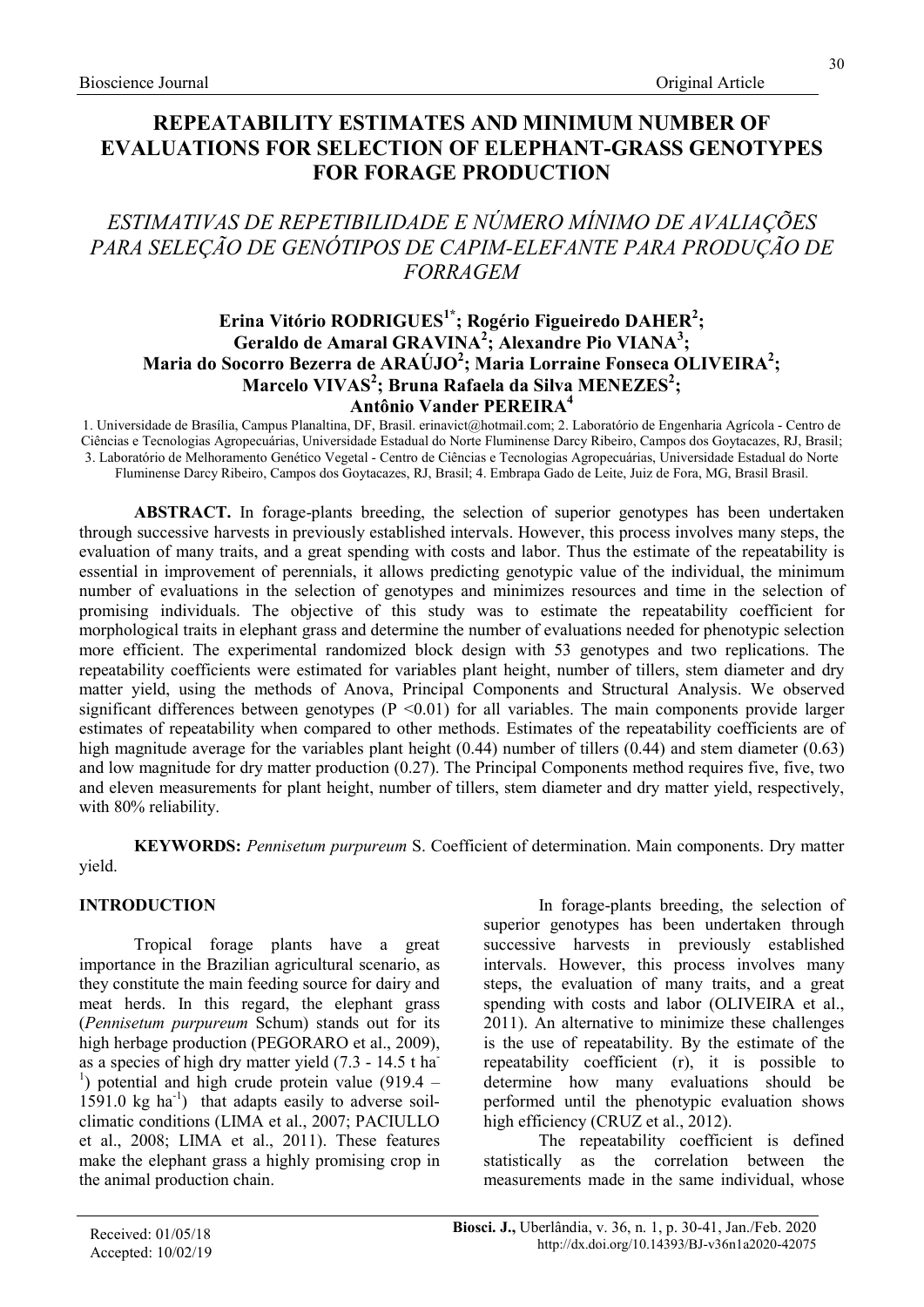evaluations have been repeated in time or space (LUSH, 1964; ABEYWARDENA, 1972; KEMPTHORNE, 1973). Repeatability expresses the proportion of the total variance of a trait that is explained by the genotypes and by permanent alterations attributed to the common environment (CRUZ et al., 2012). This parameter is of great importance in the prediction of genetic and genotypic values, and in the inference on the increase in selective efficiency by using a given number of evaluations per individual, a factor that makes it possible to determine the number of harvests to be adopted in a genetic breeding program (VIANA; RESENDE, 2014).

When several measurements are made in the same individuals and the most promising ones are identified, these individuals are expected to sustain good performance in future evaluations. However, according to Cruz et al. (2012), the veracity of this expectation can also be validated through the repeatability coefficient of the studied trait. These authors also stressed that repeatability varies according to the nature of the trait, with the genetic properties of the population, and with the environment conditions under which individuals are maintained.

It is essential to utilize methodologies that maximize efficiency in the phenotypic selection and that minimize the costs with financial and human resources. Several authors have obtained the estimate of the repeatability coefficient in many forage species, such as Pennisetum purpureum (DAHER et al., 2004; VIANA et al., 2009; OLIVEIRA et al., 2011; CAVALCANTE et al., 2012), Panicum maximum (MARTUSCELLO et al., 2007; LÉDO et al., 2008), Brachiaria brizantha (MARTUSCELLO et al., 2013), Medicago sativa (FREITAS et al., 2011), and also other perennial cultures like sugarcane (FERREIRA et al., 2005), coffee (CECON et al., 2008), banana (LESSA et al., 2014), and guaraná (NASCIMENTO FILHO et al., 2009).

Given the above scenario, the objective of this study was to obtain estimates of the repeatability coefficient for morpho-agronomic traits in elephant grass and to determine the number of necessary evaluations for greater efficiency in the phenotypic selection.

### MATERIAL AND METHODS

The experiment was conducted at the State Center for Research on Bioenergy and Waste Use at the experimental station of PESAGRO-RIO, located in Campos dos Goytacazes, RJ, Brazil (21°45'15'' S latitude and 41°19'28'' W longitude; 13 m altitude). The place is situated in a mild topography area, on a soil classified as dystrophic Argisol. The classification, the climate in the region is a tropical hot and wet Aw type, dry in the winter and rainy in the summer. The average annual precipitation is around 1,023 mm (MENDONÇA et al., 2007). The precipitation occurring during the experiment was measured at the Evapotranspiration Station - Irrigation and Agrometeorology Section, at UENF/PESAGRO (Figure 1).



Figure 1. Precipitation occurred during the elephant grass experiments.

Fifty-three genotypes of elephant grass (Table 1) were arranged in a randomized blocks design with two replicates. The plot consisted of two 3-m rows spaced 0.5 m apart, with 3.0 m between plots. Seeding was carried out 04/25/2008. Soil preparation consisted of disc harrowing and leveling harrowing. The plot-leveling cut was made on 10/03/2008, and the harvests for evaluations occurred on 02/04/2009, 04/14/2009, 07/18/2009, 10/15/2009, 12/15/2009, 03/08/2010, 05/12/2010, 09/17/2010, and 12/03/2010. Fertilization was applied based on the soil analysis and according to the recommendations for the plant (LIRA et al., 2010).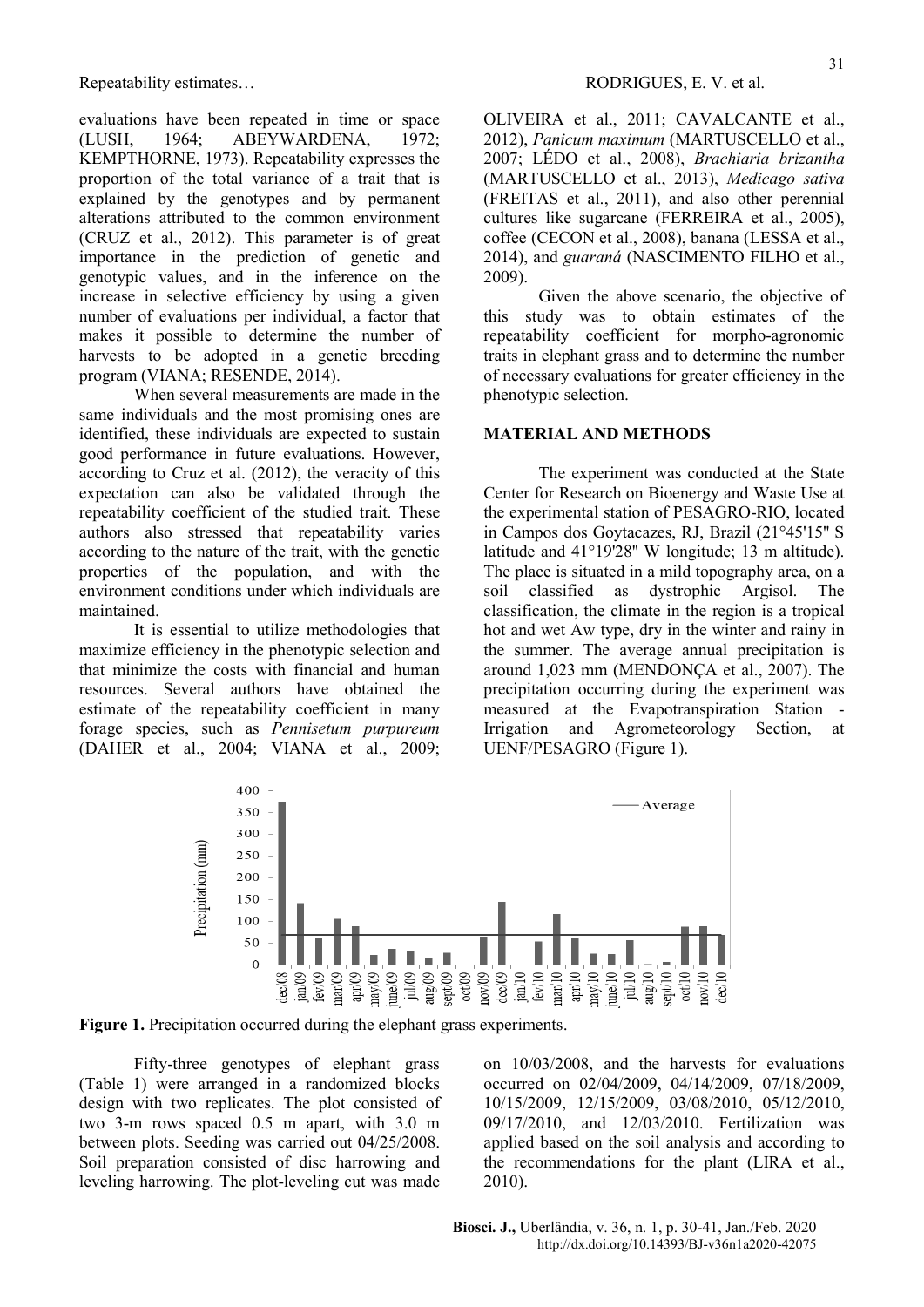|                             | Table 1. Identification of 53 genotypes of collection of job germplasm bank of elephant grass of UENF, used in |
|-----------------------------|----------------------------------------------------------------------------------------------------------------|
| the study of repeatability. |                                                                                                                |

| $\mathbf{N}^{\text{o}}$ | Genotype               | Procedence           |    | Nº Genotype                  | Origin                 |
|-------------------------|------------------------|----------------------|----|------------------------------|------------------------|
| 1                       | Elefante da Colômbia   | Colômbia             | 28 | Mole de Volta Grande         | Volta Grande - SP      |
| 2                       | Mercker                | IPEACO - MG          | 29 | Porto Rico                   | <b>CAMIG</b>           |
| 3                       | Três Rios              | Nova Odessa - SP     | 30 | Napier                       | Pedro Leopoldo - MG    |
| 4                       | Napier Volta Grande    | UFRRJ – Km 47        | 31 | Merckeron Comum              | Pindamonhangada $-$ SP |
| 5                       | Mercker Santa Rita     | $UFRRJ - Km 47$      | 32 | Terezópolis                  | UFRRJ - Km 47          |
| 6                       | Pusa Napier nº 2       | Índia                | 33 | Taiwan A-26                  | $UFRRI - Km 47$        |
| 7                       | Gigante de Pinda       | Pindamonhangaba - SP | 34 | Duro de Volta Grande         | UFRRJ - Km 47          |
| 8                       | Napier Goiano          | Goiás                | 35 | Mercker C. de Pinda          | UFRRJ - Km 47          |
| 9                       | MerckerS.E.A.          | $UFRRJ - Km 47$      | 36 | Turrialba                    | UFRRJ - Km 47          |
| 10                      | Taiwan A-148           | UFRRJ – $Km 47$      | 37 | Taiwan A-146                 | $UFRRJ - Km 47$        |
| 11                      | Porto Rico 534-B       | $UFV - Viçosa - MG$  | 38 | Cameroon - Piracicaba        | $UFRRJ - Km 47$        |
| 12                      | Taiwan A-25            | $UFRRJ - Km 47$      | 39 | Taiwan A-121                 | UFRRJ - Km 47          |
| 13                      | Albano                 | Colômbia             | 40 | Vrukwona                     | Piracicaba - SP        |
| 14                      | Híbrido G. Colômbia    | Colômbia             | 41 | T241-Piracicaba              | <b>CNPGL</b>           |
| 15                      | Pusa Gigante Napier    | Índia                | 42 | IAC - Campinas               | UFRRJ - Km 47          |
| 16                      | Elefante Híbrido 534-A | UFV - Viçosa - MG    | 43 | Elefante C. de tapemirim     | UFRRJ - Km 47          |
| 17                      | Costa Rica             | Turrialba            | 44 | Capim-Cana D'África          | <b>EMCAPA - ES</b>     |
| 18                      | Cubano de Pinda        | $UFRRJ - Km 47$      | 45 | Gramafante                   |                        |
| 19                      | Merckeron de Pinda     | UFRRJ – Km 47        | 46 | Roxo                         | ESAL - Lavras - MG     |
| 20                      | Merckeron P. México    | UFRRJ - Km 47        | 47 | Guaçu/IZ.2                   | Nova Odessa - SP       |
| 21                      | Mercker 86 México      | Colômbia             | 48 | $Cuba-116$                   | Embrapa Gado de Leite  |
| 22                      | Taiwan A-144           | UFRRJ - Km 47        | 49 | King Grass                   | Embrapa Gado de Leite  |
| 23                      | Napier S.E.A.          | UFRRJ – $Km 47$      | 50 | Vruckwona Africano           | Embrapa Gado de Leite  |
| 24                      | Taiwan A-143           | UFRRJ - Km 47        | 51 | Cameroon                     | Embrapa Gado de Leite  |
| 25                      | Pusa Napier nº 1       | UFRRJ - Km 47        | 52 | <b>IJ 7141 cv EMPASC 306</b> | Embrapa Gado de Leite  |
| 26                      | Elefante de Pinda      | Colômbia             | 53 | Pasto Panamá                 | Embrapa Gado de Leite  |
| 27                      | Mineiro                | UFV-Viçosa           |    |                              |                        |

The evaluated variables were plant height (PH), in meters, obtained using a measuring tape, measured from the soil to the point of inflection of the last fully expanded leaf; number of tillers (NT), by counting the number of tillers in the useful area; stem diameter (SD), in millimeters, measured 10 cm above the soil using a digital caliper; and dry matter yield (DMY), in t ha<sup>-1</sup>, by weighing the plants in the useful area of the plot, collecting a sample that was conditioned in a paper bag, weighed, and dried in an oven at 65 ºC for 72 h. These samples were weighed again to determine the air-dried sample (ADS). Subsequently, this material was ground through a 1 mm sieve and dried in an oven at 105 ºC for 12 h to

determine the oven-dried sample (ODS). Based on the ADS and ODS values, the percentage of dry matter was obtained and DMY was estimated.

An analysis of variance was run for the variables analyzed in each cut (environment). The homogeneity of the residual variances was tested by the ratio between the highest and lowest residual mean square (RMS), considering seven as the threshold to meet this assumption, as described by Pimentel-Gomes and Garcia (2002). It was found that this assumption was not met, and a discrepancy was observed in the RMS of environment five (12/15/2009), which made it impossible to include the nine environments in the combined analysis.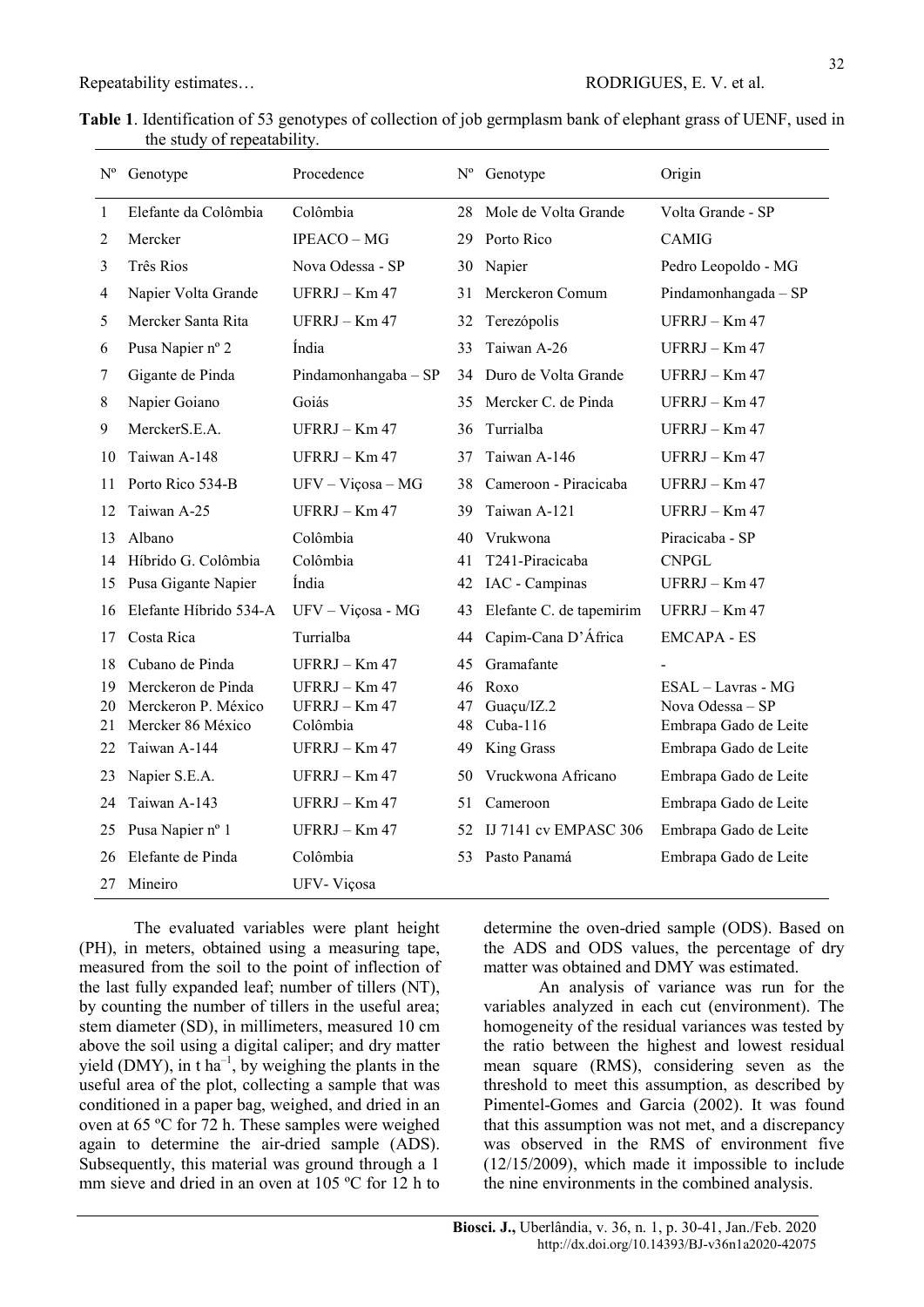Thus, environment five was eliminated, and the variances showed homogeneity, which enabled the combined analysis, considering the following model:

$$
Y_{ijk} = m + G_i + B_k + A_j + G A_{ij} + e_{ijk},
$$
  
where  $Y_{ijk} =$  effect of genotype i in

environment j, in block k; m = overall constant;  $G_i$  = fixed effect of genotype i (i = 1, 2,..., 53);  $A_i$  = random effect of environment j (j=1, 2, 3,...,8),  $A_i \sim$ NID (0,  $\sigma^2$ ); GA<sub>ij</sub> = effect of the interaction between genotype i and environment j; and  $e_{ijk}$  = effect of the experimental error associated with observation  $Y_{ijk}$ ,  $e_{ijk}$  ~ NID  $(0, \sigma^2)$ .

The repeatability coefficient was estimated by four distinct statistical procedures: Analysis of Variance; Principal Components (based on covariance and correlation matrices); and Structural Analysis (based on the correlation matrix).

The following statistical model was used to estimate the repeatability coefficient by the Analysis of Variance (ANOVA) method:

$$
Y_{ij} = m + g_i + a_j + e_{ij},
$$

where  $m =$  overall constant;  $g_i =$  random effect of group i under influence of the permanent environment ( $i=1, 2, 3,..., 53$ ),  $g_i \sim$  NID ( $\hat{0}, \sigma^2$ );  $a_j =$ fixed effect of the temporary environment in the j-th measurement (j=1, 2, 3,..., 8); and  $e_{ij}$  = experimental error of the effects of temporary environment associated with the j-th measurement in genotype i,  $e_{ij} \sim \text{NID } (0, \sigma^2)$ . Thus, the repeatability coefficient is given by: D(0,  $\sigma^2$ ).<br>
The repeatability coefficient was estimated<br>
distinct statistical procedures: Analysis of<br>
the repeatability coefficient proposents (based on al. (1981) shows some complement<br>
certain analysis of the repeat

$$
\hat{r} = cov(Y_{ij}, Y_{ij'}) / \sqrt{V(Y_{ij})V(Y_{ij'})} = \frac{\hat{\sigma}_g^2}{\hat{\sigma}^2 + \hat{\sigma}_g^2}
$$

where,  $\hat{\sigma}_{q}^{2}$  is the variance attributed to the genotype effect, and  $\hat{\sigma}^2$  is the residual variance.

The Principal Components methodology, utilized by Abeywardena (1972), allows us to estimate the coefficient of repeatability in two ways, by the correlation matrix and by the covariance matrix between genotypes, obtained in each pair of measurements. Thus, they efficiently provide estimates for situations in which the evaluated genotypes display a cyclic behavior in relation to the studied traits.

When based on the correlation matrix, the normalized eigenvalues (λ) and eigenvectors ( $α$ ) of R are determined. The eigenvector whose elements show the same sign and close magnitudes is that which expresses the trend of genotypes to maintain their relative positions in the many harvest intervals. Based on this eigenvalue, the repeatability coefficient is estimated (RUTLEDGE, 1974):

 $\hat{r} = (\lambda_1 - 1) / (\eta - 1)$ 

where,  $\lambda_1$  = eigenvalue obtained in matrix  $\vec{R}$ , associated with the eigenvector , whose elements had the same sign and similar magnitudes; and  $\eta$  = number of measurements ( $n = 8$ ).

When based on the covariance matrix, the repeatability coefficient was estimated considering the parametric matrix of phenotypic variances and covariance  $(Γ)$ :

$$
\mathbf{r} = (\hat{\lambda}_1 - \hat{\sigma}_W^2) / [\hat{\sigma}_W^2 (\eta - 1)]
$$
  
where,  $\hat{\sigma}_Y^2 = \sigma^2 + \sigma_g^2$  is the variance of

variable Y and  $\eta$  is the number of measurements.

The Structural Analysis method to obtain the repeatability coefficient proposed by Mansour et al. (1981) shows some conceptual differences compared with the Principal Components method. In this method, R is considered the parametric correlation matrix between the genotypes in each evaluation pair, and  $\vec{R}$  is its estimator. Thus, the estimator of the repeatability coefficient was given by: associated with the eigenvector, whose elements<br>
and the same sign and similar magnitudes; and  $\eta$  =<br>
number of measurements ( $\eta = 8$ ).<br>
When based on the covariance matrix, the<br>
repeatability coefficient was estimated c

$$
\hat{r} = (a' \hat{R}a - 1) / (n - 1)
$$

where:  $a'$  = eigenvector with parametric elements associated with the highest R eigenvalue; R = parametric correlation matrix between genotypes in each evaluation pair;  $\vec{R}$  = estimator of matrix R; and  $\eta$  = number of measurements.

The minimum number of measurements necessary to predict the real value of the individuals, based on a pre-established coefficient of determination  $(R^2)$  (0.80, 0.85, 0.90, and 0.95), was predicted based on the following expression:

$$
\eta_0 = R^2 (1 - \hat{r}) / (1 - R^2) r
$$

where,  $\eta_0$  = number of measurements for the prediction of the real value;  $r =$  repeatability coefficient obtained according to one of the different methods utilized.

Phenotypic stabilization was evaluated by using the Principal Components methods, obtained from the correlation matrix of the successive measurements, considering all evaluations performed. All statistical analyses were carried out using the GENES software (CRUZ, 2013).

#### RESULTS AND DISCUSSION

Significant differences were detected between the genotypes  $(p<0.01)$  for all evaluated variables, demonstrating the existence of variability, which provides a successful selection of promising genotypes (Table 2). The effects of the genotypes  $\times$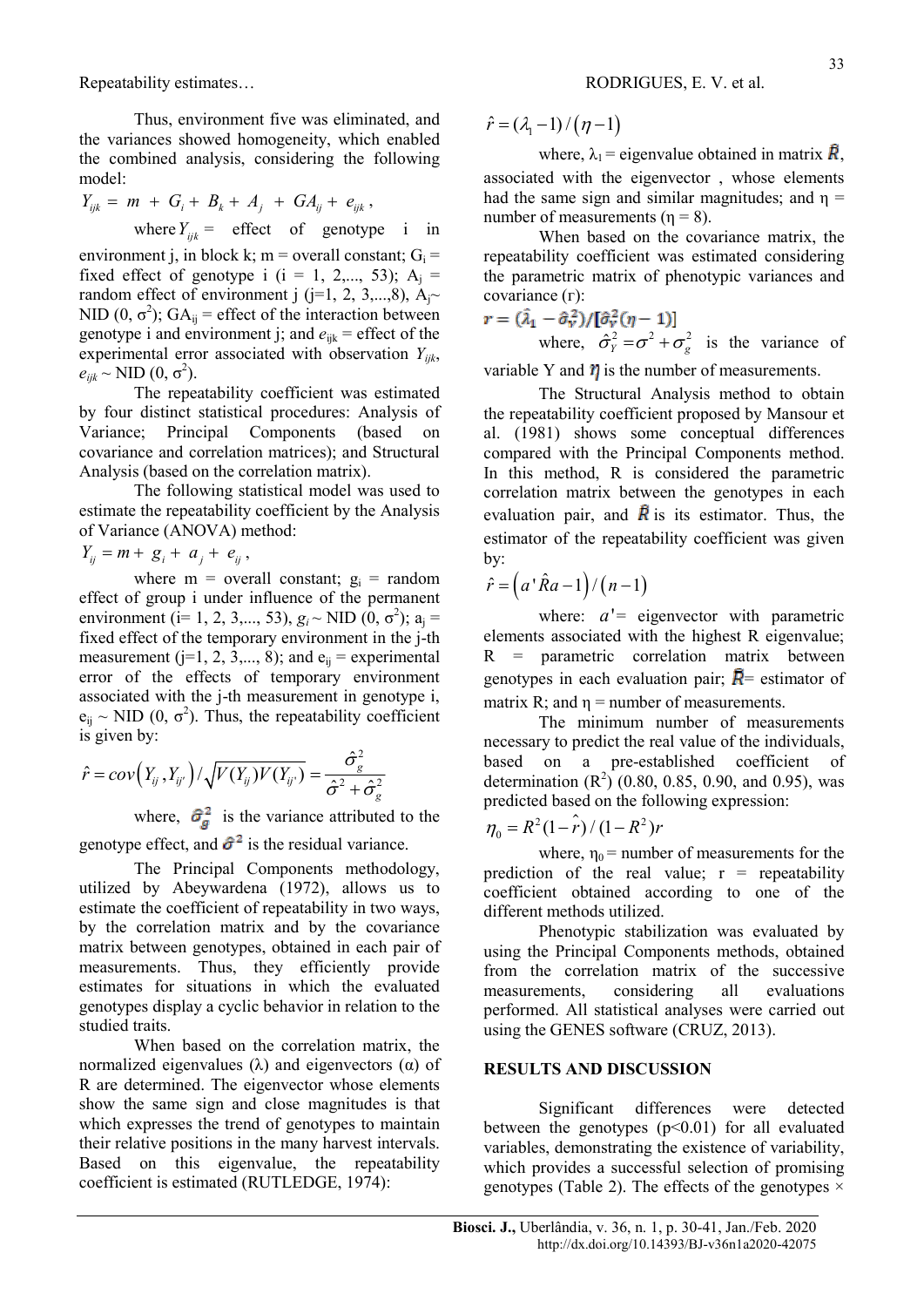environment interaction were significant  $(p<0.01)$ for the variables plant height and stem diameter. The significant interaction means that the response of the genotypes was not coincident in the different environments. This result is explained by the fact that the evaluations were performed over a long

Repeatability estimates…  $\blacksquare$  RODRIGUES, E. V. et al.

period, considering the soil-climatic variations, especially precipitation, which was highly irregular (Figure 1). This emphasizes the importance of studying repeatability aiming to determine the number of minimum measurements to predict the real value of genotypes.

Table 2. Summary of analysis of variance for the variables plant height (PH), stem diameter (ST), number of tillers (SD) and dry matter yield (DMY) in elephant grass genotypes.

| <b>Source de Variation</b>    |     | MS         |            |                       |                        |
|-------------------------------|-----|------------|------------|-----------------------|------------------------|
|                               | GL  | PH         | NT         | DS                    | DMY                    |
| <b>Blocks</b>                 |     | 0.0203     | 43.0290    | 1216.6600             | 10.3821                |
| Genotypes $(G)$               | 52  | $0.1814**$ | 28.7614**  | 1195.0244**           | 13.2057**              |
| Environment $(E)$             |     | $4.2024**$ | 400.6018** | 3282.1325**           | 272.7545**             |
| Genotypes x Environment (GxE) | 364 | $0.0299**$ | 4.4799**   | 93.0879 <sup>ns</sup> | $3.9526$ <sup>ns</sup> |
| Residue                       | 423 | 0.0194     | 2.9165     | 117.6456              | 3.4194                 |
| Average                       |     | 1.74       | 12.87      | 39.3                  | 6.34                   |
| $CV_e(\%)$                    |     | 7.97       | 13.26      | 27.59                 | 29.15                  |
| Higher RMS/smallerRMS         |     | 3.51       | 5.25       | 3.79                  | 3.89                   |

\*\* and ns: significant at 5% and not significant by the F test

The experiment had good precision (PIMENTEL-GOMES; GARCIA 2002), given that CV<sup>e</sup> ranged from 7.97 to 29.15% for plant height and dry matter productivity, respectively, contributing to increasing the reliability of the estimates and of the results obtained in this study. Daher et al. (2004) estimated genetic parameters and repeatability coefficients in elephant grass for the same variables presented in this study, and found  $CV<sub>e</sub>$  varying from 9.23 to 46.78% for stem diameter and dry matter yield, respectively. The authors stress that the environmental control should be

increased aiming to minimize the influence of the environment in the genotype discrimination process.

The study of repeatability is essential in plant breeding, as it expresses the proportion of total variance explained by the variations caused by the genotype and by the permanent changes, attributed to a common environment (ABEYWARDENA, 1972; CRUZ et al., 2012). The magnitude of the estimates of the repeatability coefficients varied between 0.23 for dry matter yield, by ANOVA, and 0.62 for number of tillers, by Principal Components based on the covariance matrix (Table 3).

Table 3. Estimates of the repeatability coefficient (r) and their coefficients of determination  $(R^2)$  for plant height variables (PH), stem diameter (SD), number of tillers (NT) and dry matter yield (DMY) in elephant grass genotypes obtained by different methods of estimation.

|                                          |            |      |          |      |              | Variables |                |              |          |
|------------------------------------------|------------|------|----------|------|--------------|-----------|----------------|--------------|----------|
| Methodologys                             |            | PH   |          | NT   |              | <b>SD</b> |                | DMY          |          |
|                                          |            | r    | $R^2(%)$ | r    | (%)<br>$R^2$ | r         | (0/0)<br>$R^2$ | $\mathbf{r}$ | $R^2(%)$ |
| Analysis of Variance                     |            | 0.39 | 83.51    | 0.40 | 84.42        | 0.60      | 92.21          | 0.23         | 70.07    |
| Principal<br>(covariace)                 | Components | 0.44 | 86.04    | 0.44 | 86.04        | 0.63      | 93.05          | 0.27         | 74.58    |
| Principal<br>Components<br>(correlation) |            | 0.42 | 85.19    | 0.41 | 84.70        | 0.62      | 92.79          | 0.28         | 75.99    |
| Structural Analysis                      |            | 0.40 | 84.47    | 0.40 | 84.42        | 0.62      | 92.75          | 0.27         | 74.34    |

The repeatability-coefficient estimate for dry matter yield showed low magnitude. This suggests that there was no regularity in the repetition of the performance of the genotype from one evaluation to another, which is corroborated by

the genotypes  $\times$  environments interaction. These low values can be explained by the occurrence of several factors, like influence of the soil-climatic conditions. The variation in rainfall is a noteworthy factor, as it contributes to seasonality, to the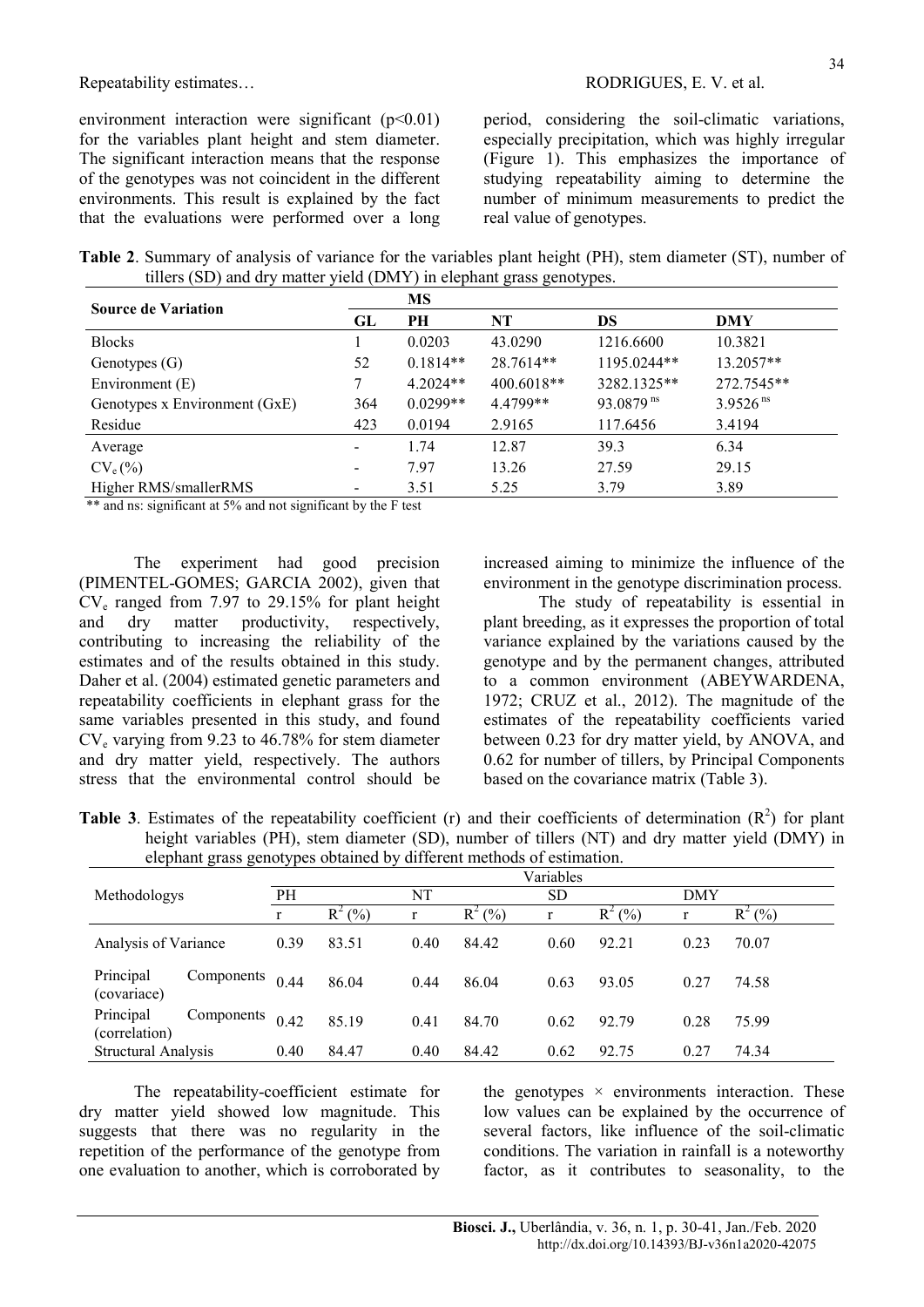experimental control, and to the random errors inherent to the quantification of this variable, since the measurement of DMY involves the relationship among three variables: green mass, air-dried mass, and oven-dried mass.

Estimating repeatability for forage traits in Panicum maximum genotypes, Lédo et al. (2008) also found r estimates with similar magnitudes to those presented in this study for the variable dry matter yield, which varied from 0.23 and 0.35. However, working with Pennisetum purpureum, Cavalcante et al. (2012) obtained high-magnitude repeatability estimates  $(r > 0.80)$  for the same variable, irrespective of the estimation method. These higher values may be attributed to experimental-control factors like the use of a larger number of replicates, which reinforces the great influence of environmental conditions in these estimates. Furthermore, the authors reported that all variables had been adjusted by the variance matrix, allowing for higher repeatability estimates.

The repeatability coefficient estimates for the variable plant height were considered of medium magnitude  $(0.39 < r < 0.44)$ . Similar results were reported by Martuscello et al. (2015), estimating repeatability in Panicum maximum genotypes. According to these authors, this variable is important in the evaluation of forage plants, as it correlates with biomass production and may have specific recommendations according to the desired use, be it in the feeding of grazing animals like goat and sheep, or even for use in cattle feeding.

The variable number of tillers stood out, with high-magnitude estimates for the repeatability coefficient  $(r > 0.6)$  and high coefficients of determination  $(R^2> 90\%)$ . Assuming that the response of genotypes over the successive harvests was maintained, this was expected, since no significant effect of the source of variation genotypes  $\times$  environment was detected for this variable. High repeatability coefficients are desired, because when a promising genotype is selected, this superiority is expected to last throughout its entire life cycle, and the speed of this expectation is corroborated by the repeatability coefficient (CRUZ et al, 2012); as the repeatability coefficient is increased, the number of repeated measures necessary to predict the real value of the individual is reduced. However, because these are quantitative variables of a perennial species, the magnitude of these estimates may be considered sufficient, since the coefficient of determination  $(R^2)$ , which expresses the accuracy of prediction of the real value of the individual, was higher than 70%.

In general, the different methods to estimate the repeatability coefficients agreed with each other, and the r estimates for the four variables, obtained by the principal components method, were always higher compared with the ANOVA based method. Abeywardena (1972) state that the Principal Components method provides a more efficient estimate of the repeatability coefficient in situations in which the genotypes show a cyclic response in relation to the studied trait, because it is based on the covariance matrix between genotypes obtained in each pair of measurements.

The superiority of the repeatabilitycoefficient estimates obtained by the Principal Components method based on the covariance matrix have been reported in many forage species: Penissetum purpureum (CAVALCANTE et al., 2012); Panicum maximum (MARTUSCELLO et al., 2007; LÉDO et al., 2008); Brachiaria brizantha (MARTUSCELLO et al., 2013), as well as in fruits, like banana (LESSA et al., 2014).

The method to estimate the repeatability coefficient based on ANOVA provides lower r estimates, because this method does not isolate the periodicity factor, which, when occurs, is included in the experimental error  $(\sigma^2)$ , which increases its value and generates a repeatability underestimate (VASCONCELLOS et al., 1985). In general, the repeatability-coefficient estimates were of medium to high magnitude for most variables, and indicate reliability in the identification of superior genotypes.

Because of the large expenditure of resources and the time employed in each cycle of evaluation of the perennial crops to achieve consistent results, it is necessary to estimate the number of evaluations required for selection of promising genotypes. This is possible by the previous establishment of the desired accuracy. Therefore, the number of measurements necessary to characterize the studied variables, with 80% reliability, for prediction of the real value of the individual, was of at least 2 for the number of tillers by the Principal Component analysis, and 14 for dry matter yield by ANOVA (Table 4). An increase in the accuracy to predict the real value of the measurements, in all methods utilized, implied an increase in the number of measurements, but would not do much for precision.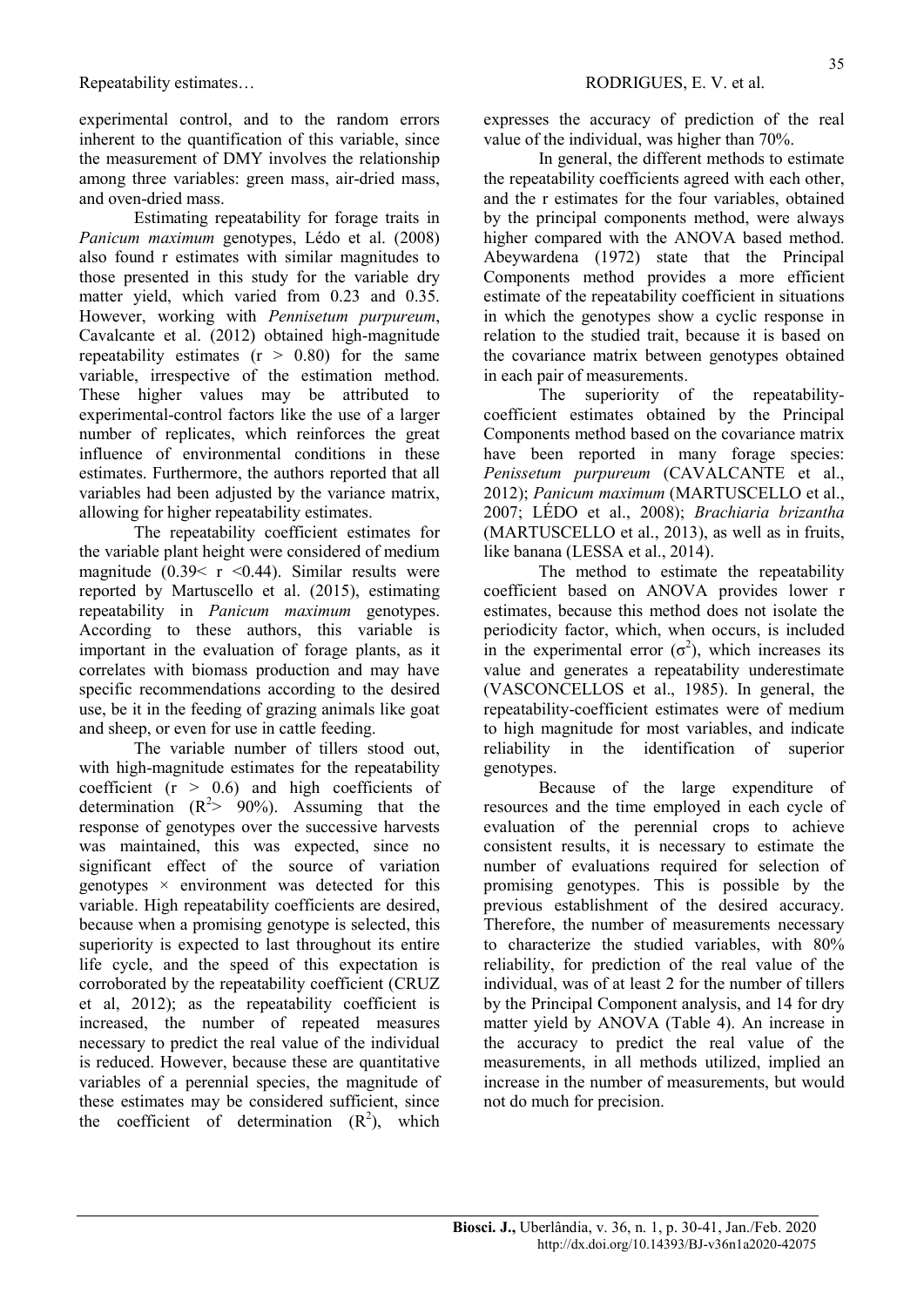| <b>Table 4.</b> Number of necessary evaluations for different coefficients of determination $(R^2)$ for the variables plant |  |  |  |  |  |  |  |  |  |  |  |
|-----------------------------------------------------------------------------------------------------------------------------|--|--|--|--|--|--|--|--|--|--|--|
| height (PH), stem diameter (SD), number of tillers (NT) and dry matter production (DMY) in                                  |  |  |  |  |  |  |  |  |  |  |  |
| genotypes elephant grass, obtained by different methods of estimation.                                                      |  |  |  |  |  |  |  |  |  |  |  |

| Methodologies                      | $R^2(\%)$ |    |                                                                                                                                                                                                                                                                          | Variables                |            |
|------------------------------------|-----------|----|--------------------------------------------------------------------------------------------------------------------------------------------------------------------------------------------------------------------------------------------------------------------------|--------------------------|------------|
|                                    |           | PH | ${\rm SD}$                                                                                                                                                                                                                                                               | NT                       | <b>DMY</b> |
|                                    | $80\,$    | 6  | 6                                                                                                                                                                                                                                                                        | 3                        | 14         |
| Analysis of Variance               | 85        | 9  | 8                                                                                                                                                                                                                                                                        | $\overline{\mathcal{A}}$ | 19         |
|                                    | 90        | 14 | 13                                                                                                                                                                                                                                                                       | 6                        | 31         |
|                                    | 95        | 30 | 28<br>13<br>65<br>5<br>$\overline{2}$<br>11<br>3<br>7<br>15<br>5<br>25<br>12<br>25<br>11<br>52<br>5<br>$\overline{2}$<br>10<br>8<br>$\overline{\mathcal{A}}$<br>14<br>12<br>23<br>6<br>48<br>26<br>12<br>3<br>6<br>11<br>8<br>16<br>4<br>13<br>6<br>25<br>27<br>12<br>52 |                          |            |
|                                    | 80        | 5  |                                                                                                                                                                                                                                                                          |                          |            |
| Principal Components (covariance)  | 85        | 7  |                                                                                                                                                                                                                                                                          |                          |            |
|                                    | 90        | 12 |                                                                                                                                                                                                                                                                          |                          |            |
|                                    | 95        | 25 |                                                                                                                                                                                                                                                                          |                          |            |
|                                    | 80        | 6  |                                                                                                                                                                                                                                                                          |                          |            |
| Principal Components (correlation) | 85        | 8  |                                                                                                                                                                                                                                                                          |                          |            |
|                                    | 90        | 13 |                                                                                                                                                                                                                                                                          |                          |            |
|                                    | 95        | 26 |                                                                                                                                                                                                                                                                          |                          |            |
|                                    | 80        | 6  |                                                                                                                                                                                                                                                                          |                          |            |
| Structural Analysis                | 85        | 8  |                                                                                                                                                                                                                                                                          |                          |            |
|                                    | 90        | 13 |                                                                                                                                                                                                                                                                          |                          |            |
|                                    | 95        | 28 |                                                                                                                                                                                                                                                                          |                          |            |

Corroborating this information, we observe that, in order to increase accuracy from 85 to 90%, almost twice the number of measurements would be necessary, irrespective of the variable and method utilized. In practice, this is unfeasible, as it would be costly and time-consuming. These results agree with those obtained by Basso et al (2009), who, estimating genetic parameters and the minimum number of measurements necessary for the selection of Brachiaria brizantha genotypes, observed that six measurements provided 80% reliability. To reach 90%, it would be necessary to add eight measurements for the variable leaf dry matter.

By the ANOVA method, 14 measurements would be necessary for the variable dry matter yield, whereas by the Principal Components method based on the correlation matrix, only 10 measurements would be required, with 80% reliability. Disagreeing with these results, Daher et al. (2004) reported that five measurements were sufficient to predict the real value of elephant grass genotypes with 90% reliability by the Principal Components method based on the covariance matrix. Souza Sobrinho et al. (2010), in contrast, evaluated repeatability in Urochloa ruziziensis and found that it required 32 observations. These results allow us to infer that these estimates vary both in the same species and in different species.

As regards the variable number of tillers, at least six harvests would be necessary, with 90% reliability, regardless of the method utilized. The number of evaluations performed in this study was then sufficient to estimate the real value of the individual for the variables plant height, stem diameter, and number of tillers with 85% reliability, irrespective of the method adopted. However, for the variable dry matter yield, the number of evaluations performed was insufficient. This can be justified, since, according to Heinemann et al. (2005), dry matter yield is influenced by climatic variables, especially temperature and precipitation.

It is considered that selection based on these four traits is sufficient in the initial stage of selection. Thus, the resources employed with a large number of assessments can be invested in the subsequent stages of the breeding process, in which the number of genotypes is reduced and experimental precision is increased, e.g., by an increase in the number of replicates. Although the lower number of measurements spares financial resource and increases the speed of the selection process, it is important to consider the fact that a sufficient number of measurements is necessary so as to evaluate the production stability, especially when working with perennial plants, which are deeply affected by the environment, because they remain for a longer period in the field.

It is crucial that repeatability-coefficient estimates be obtained in stabilized genotypes. If the genotype in which the estimate of repeatability is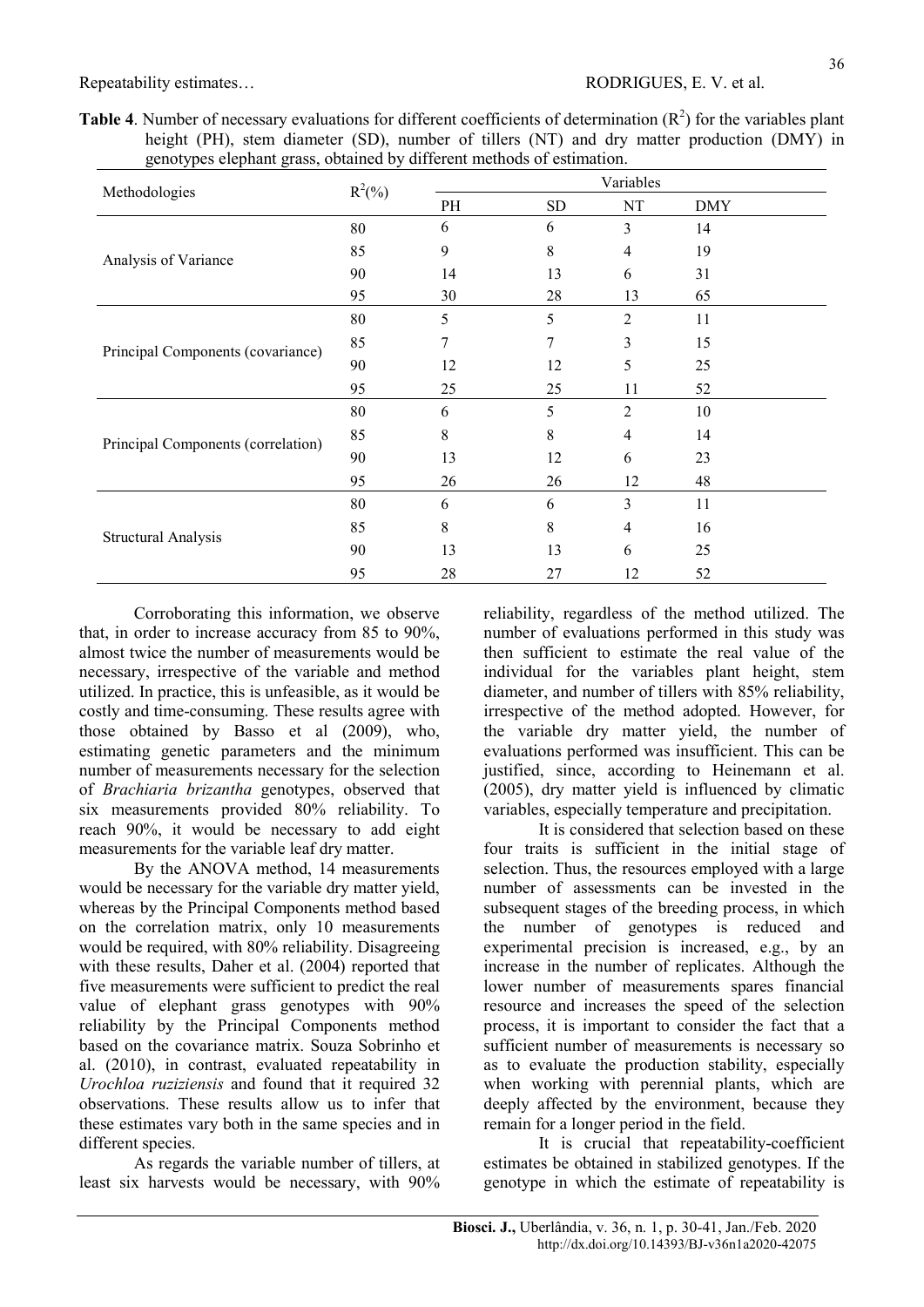obtained is not stabilized, the variance within individuals will include a considerable part of the variance of the interaction of the genotype with the effects of temporary environment. Moreover, the increase in the number of measurements aimed at reducing variation within individuals might not be advantageous, since the additional variance caused by the interaction may be sufficient to offset the reduction of the component (CRUZ et al., 2012).

The variable plant height showed a mediummagnitude r estimate when harvests three and four were correlated  $(r=0.61)$ , and low-magnitude for the correlation between harvests five and six (r=0.04) (Table 5). These values are possibly explained by the uniformity in age between this pair of harvests, because the time interval was the same in their period of assessment, whereas between harvests five and six the time interval was discrepant in relation to the others, due to the need for excluding the harvest that caused heterogeneity of the variances. Additionally, the low values may be associated with the period of harvest with occurrence of lower rainfall, because precipitation during the period of harvests five and six was 116.9 mm and 25.9 mm. respectively.

The highest r estimate was found for the variable number of tillers (r=0.78) when harvests one and two were correlated, indicating stabilization of the genotypes for this variable. It should be stressed that, for this variable, the genotypes did not interact with the environment, resulting in their performance being maintained throughout the evaluations.

For the variables stem diameter and dry matter yield, the pair of harvests seven and eight showed coincidence, culminating in lower r estimates, indicating that the genotypes were not stabilized for these traits. When the measured genotype is not stabilized, the variation in the individuals will contain a fraction of the variance of the genotype with temporary environment, and an increment in the number of measurements would not be beneficial (MARTUSCELLO et al., 2015). Overall, the highest repeatability estimates for the variable dry matter yield were obtained when harvest four was correlated with the others, whereas the lowest estimates were observed with the inclusion of harvests one and two.

**Table 5.** Numbers measurements (η) and obtaining the coefficient of determination  $(R^2)$  by means of stabilizing genotype using the method of principal components from the correlation matrix (cp) for plant height (PH), stem diameter (SD), number of tillers (NT) and dry matter yield (DMY) in elephant grass genotypes in eight successive evaluations

| Evaluation     |                              |                | Plant<br>height |          |           | Stem<br>diameter |          |           | Number<br>of tillers |          |           | Dry matter<br>Yield |          |           |
|----------------|------------------------------|----------------|-----------------|----------|-----------|------------------|----------|-----------|----------------------|----------|-----------|---------------------|----------|-----------|
|                |                              |                | η               | $r$ (cp) | $R^2$ (%) | η                | $r$ (cp) | $R^2$ (%) | η                    | $r$ (cp) | $R^2$ (%) | η                   | $r$ (cp) | $R^2$ (%) |
| 1              | $\overline{a}$               | $\overline{2}$ | $\overline{2}$  | 0.50     | 66.51     | $\overline{2}$   | 0.78     | 87.74     | $\overline{2}$       | 0.70     | 82.44     | $\overline{2}$      | 0.38     | 55.18     |
| 1              | $\overline{a}$               | 3              | 3               | 0.51     | 75.91     | 3                | 0.41     | 67.49     | 3                    | 0.66     | 85.11     | 3                   | 0.24     | 48.16     |
| 1              | $\overline{\phantom{a}}$     | 4              | 4               | 0.51     | 80.56     | 4                | 0.43     | 74.93     | 4                    | 0.61     | 86.39     | 4                   | 0.23     | 54.30     |
| $\mathbf{1}$   | $\blacksquare$               | 5              | 5               | 0.49     | 82.57     | 5                | 0.43     | 78.91     | 5                    | 0.60     | 88.09     | 5                   | 0.29     | 67.11     |
| $\mathbf{1}$   | $\blacksquare$               | 6              | 6               | 0.41     | 80.57     | 6                | 0.45     | 83.28     | 6                    | 0.62     | 90.85     | 6                   | 0.28     | 69.53     |
| 1              | $\overline{a}$               | 7              | 7               | 0.43     | 84.12     | 7                | 0.41     | 83.11     | 7                    | 0.61     | 91.77     | 7                   | 0.31     | 75.74     |
| 1              | $\overline{\phantom{a}}$     | 8              | 8               | 0.42     | 85.19     | 8                | 0.42     | 85.44     | 8                    | 0.62     | 92.79     | 8                   | 0.28     | 75.99     |
| 2              | $\blacksquare$               | 3              | 2               | 0.49     | 65.55     | 2                | 0.18     | 30.76     | 2                    | 0.69     | 81.58     | 2                   | 0.17     | 28.99     |
| 2              | $\overline{\phantom{a}}$     | 4              | 3               | 0.56     | 79.11     | 3                | 0.43     | 69.14     | 3                    | 0.63     | 83.38     | 3                   | 0.26     | 51.34     |
| 2              | $\overline{\phantom{0}}$     | 5              | 4               | 0.48     | 78.44     | 4                | 0.37     | 69.92     | 4                    | 0.62     | 86.68     | 4                   | 0.34     | 67.43     |
| $\overline{2}$ | $\overline{\phantom{a}}$     | 6              | 5               | 0.39     | 75.86     | 5                | 0.42     | 78.48     | 5                    | 0.64     | 89.92     | 5                   | 0.32     | 69.86     |
| 2              | $\blacksquare$               | 7              | 6               | 0.44     | 82.40     | 6                | 0.40     | 80.22     | 6                    | 0.63     | 91.11     | 6                   | 0.35     | 76.73     |
| $\overline{2}$ | $\overline{\phantom{0}}$     | 8              | 7               | 0.43     | 83.81     | 7                | 0.41     | 82.68     | 7                    | 0.63     | 92.34     | 7                   | 0.31     | 76.24     |
| 3              | -                            | 4              | $\overline{2}$  | 0.61     | 75.55     | $\overline{2}$   | 0.51     | 67.71     | 2                    | 0.61     | 75.76     | 2                   | 0.37     | 53.71     |
| 3              | $\qquad \qquad \blacksquare$ | 5              | 3               | 0.50     | 74.94     | 3                | 0.30     | 55.77     | 3                    | 0.62     | 83.08     | 3                   | 0.46     | 71.97     |
| 3              | $\qquad \qquad \blacksquare$ | 6              | 4               | 0.34     | 67.69     | 4                | 0.36     | 69.14     | 4                    | 0.63     | 87.14     | 4                   | 0.39     | 72.07     |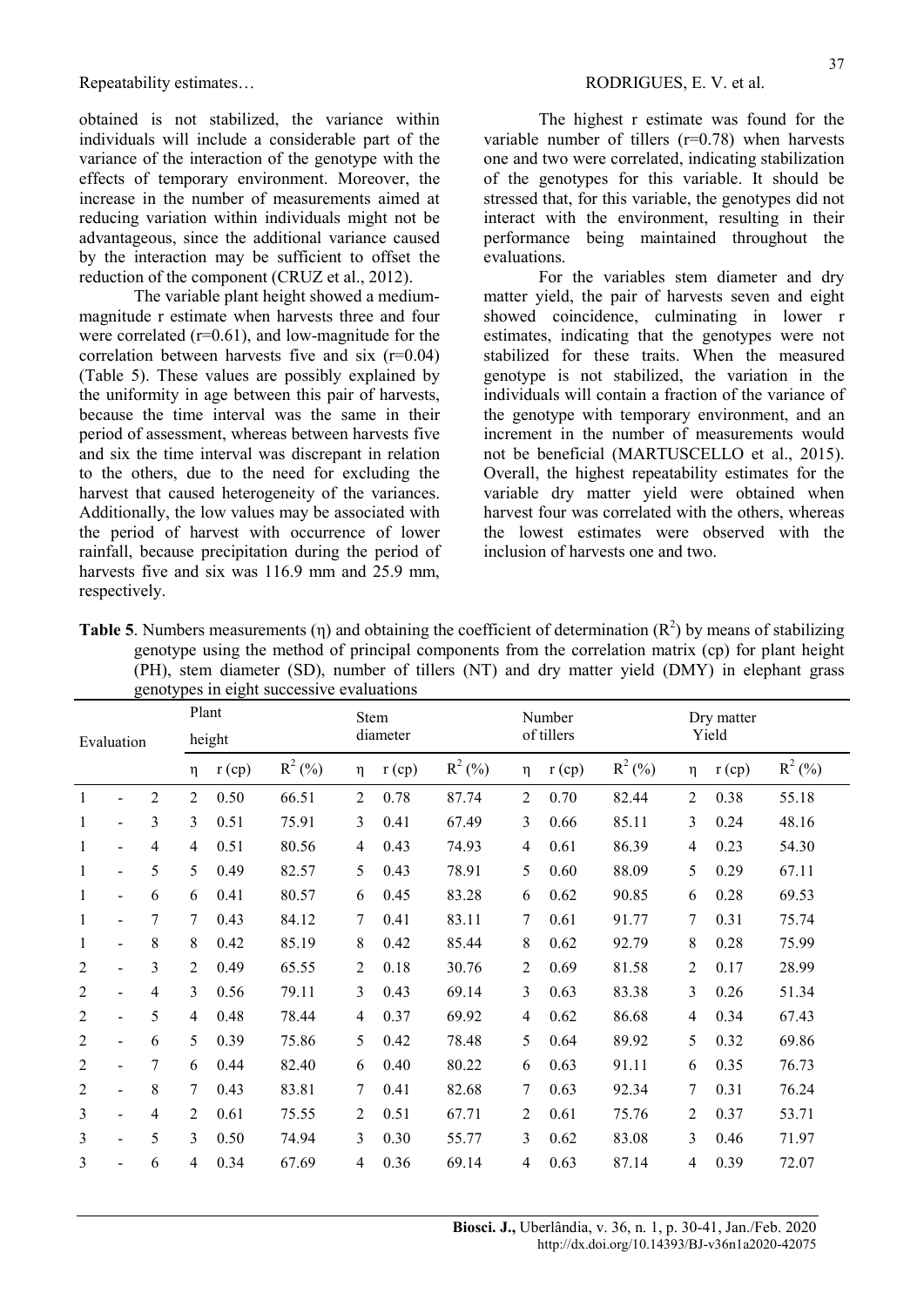| 3 | $\overline{\phantom{a}}$ | 7 | 5.      | 0.41 | 77.94 | 5              | 0.39 | 76.23 | 5.             | 0.63 | 89.54 | 5       | 0.43 | 79.12 |
|---|--------------------------|---|---------|------|-------|----------------|------|-------|----------------|------|-------|---------|------|-------|
| 3 | $\overline{\phantom{a}}$ | 8 | 6       | 0.41 | 80.53 | 6              | 0.38 | 78.43 | 6              | 0.63 | 91.01 | 6       | 0.36 | 77.41 |
| 4 | $\overline{\phantom{a}}$ | 5 | 2       | 0.35 | 52.32 | 2              | 0.28 | 43.37 | 2              | 0.71 | 83.26 | 2       | 0.54 | 70.41 |
| 4 | $\overline{\phantom{a}}$ | 6 | 3       | 0.22 | 45.26 | 3              | 0.39 | 65.97 | 3              | 0.67 | 85.96 | 3       | 0.42 | 68.83 |
| 4 | $\overline{\phantom{0}}$ | 7 | 4       | 0.36 | 69.27 | 4              | 0.35 | 68.50 | 4              | 0.66 | 88.37 | 4       | 0.46 | 77.60 |
| 4 | $\overline{\phantom{a}}$ | 8 | 5.      | 0.39 | 76.53 | 5.             | 0.37 | 74.76 | 5.             | 0.63 | 89.59 | 5.      | 0.38 | 75.70 |
| 5 | $\overline{\phantom{0}}$ | 6 | 2       | 0.04 | 7.99  | $2^{\circ}$    | 0.38 | 54.73 | 2              | 0.68 | 81.15 | 2       | 0.42 | 59.22 |
| 5 | $\overline{\phantom{a}}$ | 7 | 3       | 0.22 | 45.62 | 3              | 0.24 | 48.03 | 3              | 0.63 | 83.39 | 3       | 0.49 | 73.96 |
| 5 | $\blacksquare$           | 8 | 4       | 0.33 | 66.80 | $\overline{4}$ | 0.34 | 66.94 | 4              | 0.62 | 86.63 | 4       | 0.39 | 72.02 |
| 6 | $\blacksquare$           | 7 | $2^{1}$ | 0.35 | 51.85 | $2^{\circ}$    | 0.32 | 48.77 | $\mathfrak{D}$ | 0.63 | 77.08 | $2^{1}$ | 0.44 | 61.19 |
| 6 | $\blacksquare$           | 8 | 3       | 0.41 | 67.48 | $\mathcal{E}$  | 0.32 | 58.83 | 3              | 0.63 | 83.38 | 3       | 0.33 | 59.84 |
| 7 | $\overline{\phantom{a}}$ | 8 | $2^{1}$ | 0.56 | 71.61 | $2^{\circ}$    | 0.15 | 25.93 | $2^{1}$        | 0.56 | 71.70 | $2^{1}$ | 0.16 | 27.36 |

### **CONCLUSIONS**

The repeatability-coefficient estimates are of medium to high magnitude, for the variables plant height (0.44), number of tillers (0.44), and stem diameter (0.63), and of low magnitude for dry matter yield (0.27) in elephant grass.

The Principal Components approach provides higher repeatability estimates compared with the other methods.

Five, five, two, and eleven evaluations are required to predict the variables plant height, number of tillers, stem diameter, and dry matter yield, respectively, with 80% reliability by the Principal Components method based on the covariance matrix.

RESUMO. No melhoramento de plantas forrageiras, a seleção de genótipos superiores tem sido realizada mediante a realização de cortes sucessivos em intervalos previamente estabelecidos. Entretanto este processo envolve muitas etapas, avaliação de muitos caracteres e um grande dispêndio de custos e mão-deobra. Assim, a estimativa da repetibilidade é essencial no melhoramento de plantas perenes, pois permite predizer o valor genotípico do indivíduo, o número mínimo de avaliações na seleção de genótipos e minimiza recursos e tempo na seleção de indivíduos promissores. O objetivo deste trabalho foi obter estimativas do coeficiente de repetibilidade para caracteres morfoagronômicos em capim-elefante e determinar o número de avaliações necessárias para seleção fenotípica com maior eficiência. Utilizou-se delineamento experimental de blocos casualizados com 53 genótipos e duas repetições. Foram estimados os coeficientes de repetibilidade para as variáveis altura de plantas (ALT), número de perfilhos (NP), diâmetro de colmo (DC) e produtividade de matéria seca (PMS), utilizando-se os métodos da Anova, Componentes principais e Análise estrutural. Observaram-se diferenças significativas entre os genótipos (p<0,01) para todas as variáveis avaliadas. Os componentes principais proporcionam maiores estimativas de repetibilidade em relação aos demais métodos. As estimativas dos coeficientes de repetibilidade são de média a alta magnitude, para as variáveis ALT, NP e DC e de baixa magnitude para PMS. Com base no método dos Componentes Principais são necessárias cinco, cinco, duas e onze medidas para altura da planta, número de perfilhos, diâmetro do caule e rendimento de matéria seca, respectivamente, com 80% de confiabilidade.

PALAVRAS-CHAVE: Pennisetum purpureum S. Coeficiente de determinação. Produtividade de matéria seca.

### **REFERENCES**

ABEYWARDENA, V. An application of principal component analysis in genetics. Journal of Genetics, India, v. 61, n. 1, p. 27-51, 1972. Disponível em: https://link.springer.com/article/10.1007/BF02984099 https://doi.org/10.1007/BF02984099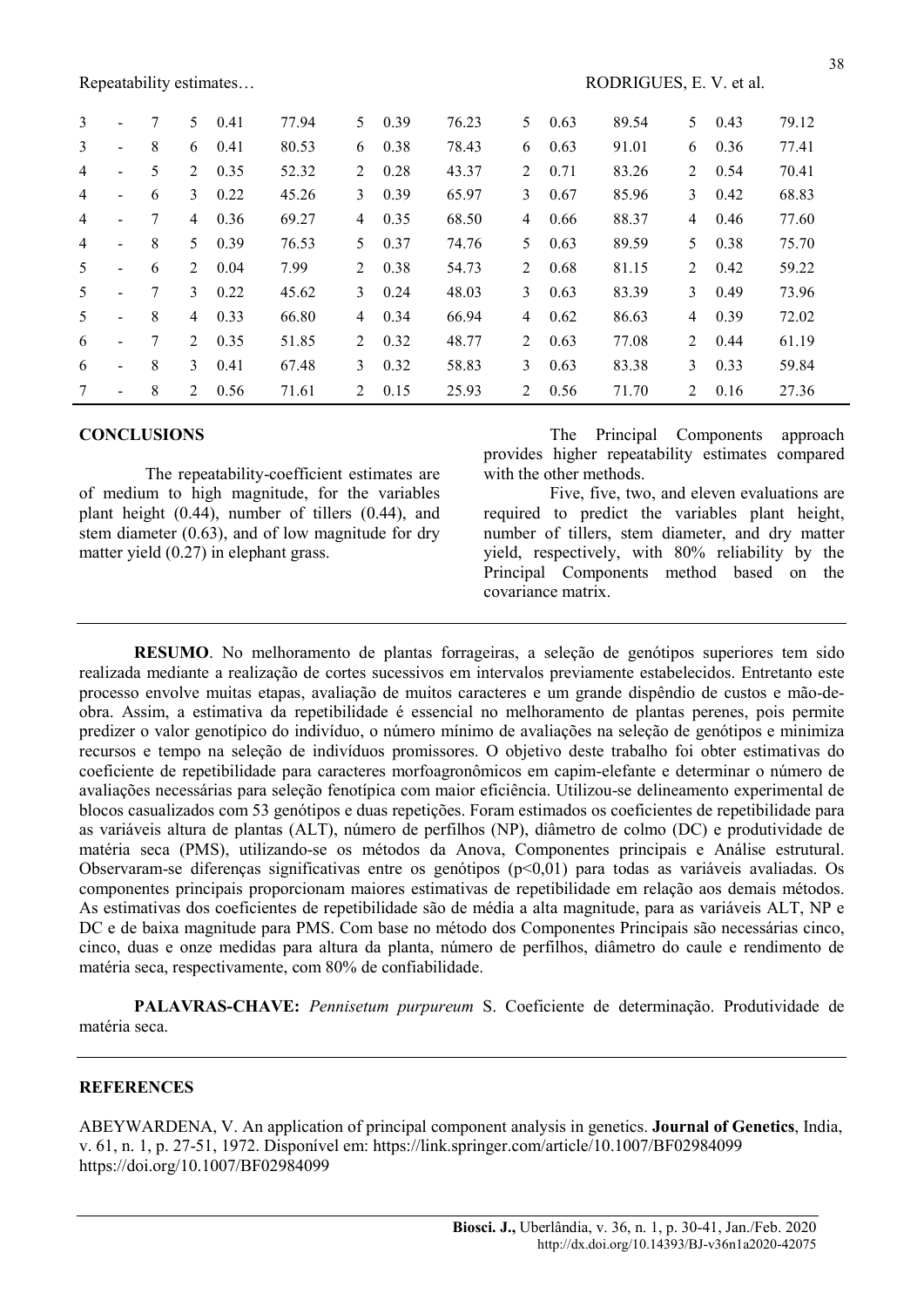BASSO, K. C.; RESENDE, R. M. S.; DO VALLE, C. B.; GONÇALVES, M. C.; LEMPP, B. Avaliação de acessos de Brachiaria brizantha Stapf e estimativas de parâmetros genéticos para caracteres agronômicos. Acta Scientiarum Agronomy, Maringá, v. 31, n. 1, p. 17-22, 2009. Disponível em: http://dx.doi.org/10.4025/actasciagron.v31i1.6605

CAVALCANTE, M.; LIRA, M. A.; DOS SANTOS, M. V. F.; PITA, E. B. A. F.; FERREIRA, R. L. C.; TABOSA, J. N. Coeficiente de repetibilidade e parâmetros genéticos em Capim-elefante. Pesquisa Agropecuária Brasileira, Brasília, v. 47, n. 4, p. 569-575, 2012. Disponível em: http://dx.doi.org/10.1590/S0100-204X2012000400013

CECON, P. R.; SILVA, F. F.; FERREIRA, A.; FERRÃO, R. G.; SOUZA CARNEIRO, A. P.; DETMANN, E.; FARIA, P. N.; MORAIS, T. S. S. Análise de medidas repetidas na avaliação de clones de café 'Conilon'. Pesquisa Agropecuária Brasileira, Brasília, v. 43, n. 9, p. 1171-1176, 2008. Disponível em: http://dx.doi.org/10.1590/S0100-204X2008000900011

CRUZ, C. D.; REGAZZI, A. J.; CARNEIRO, P. C. S. Modelos biométricos aplicados ao melhoramento genético. 4. ed. Viçosa: UFV, 2012. 514 p.

CRUZ, C. D. (2013). GENES - a software package for analysis in experimental statistics and quantitative genetics. Acta Scientiarum Agronomy, Maringá, v. 35, n. 3, p. 271-276, 2013. Disponível em: https://dx.doi.org/10.4025/actasciagron.v35i3.21251

DAHER, R. F.; MALDONADO, H.; PEREIRA, A. V.; DO AMARAL JUNIOR, A. T.; PEREIRA, M. G.; FERREIRA, C. F.; RAMOS, S. R. R.;TARDIM, F. D.; DA SILVA, M. P. Estimativas de parâmetros genéticos e de coeficientes de repetibilidade de caracteres forrageiros em clones de capim-elefante (Pennisetum purpureum Schum.). Acta Scientiarum Agronomy, Maringá, v. 26, n. 4, p. 483-490, 2004. Disponível em: http://dx.doi.org/10.4025/actasciagron.v26i4.1823

FERREIRA, A.; BARBOSA, M. H. P.; CRUZ, C. D.; HOFFMANN, H. P.; VIEIRA, M. A. S.; BASSINELLO, A. I.; SILVA, M. D. Repetibilidade e número de colheitas para seleção de clones de cana-de-açúcar. Pesquisa Agropecuária Brasileira, Brasília, v. 40, n. 8, p. 761-767, 2005. Disponível em: http://dx.doi.org/10.1590/S0100-204X2005000800005

FREITAS, A. R.; DE PAULA, R.; MOREIRA, A. Análises de dados de medidas repetidas por meio do modelo linear geral e do modelo misto. Revista Ciência Agrárias, Amazonia, v. 54, n. 3, p. 214-224, 2011. Disponível em: http://periodicos.ufra.edu.br/index.php/ajaes/article/view/307 https://doi.org/10.4322/rca.2012.017

HEINEMANN, A. B.; FONTES, A. J.; PACIULLO, D. S. C.; ROSA, B.; MACEDO, R.; MOREIRA, P.; AROEIRA, L. J. M. Potencial produtivo e composição bromatológica de seis gramíneas forrageiras tropicais sob duas doses de nitrogênio e potássio. Pasturas Tropicales, Cali, v. 27, n. 1, p. 34-41, 2005. Disponível em: http://tropicalgrasslands.info/public/journals/4/Elements/DOCUMENTS/2005-vol27-rev1-2- 3/Vol\_27\_rev1\_05\_pags\_34-41.pdf

KEMPTHORNE, O. The design and analysis of experiments. New York: Robert E. Krieger Publishing Company. 1973. 631 p.

LÉDO, F. J. D. S.; PEREIRA, A. V.; SOUZA SOBRINHO, F. D.; AUAD, A. M.; JANK, L., OLIVEIRA, J. S. Estimativas de repetibilidade para caracteres forrageiros em Panicum maximum. Ciência Agrotecnica, Lavras, v. 32, n. 4, p. 1299-1303, 2008. Disponível em: https://dx.doi.org/10.1590/S1413-70542008000400040

LESSA, L. S.; LEDO, C. A. S.; AMORIM, E. P.; DE OLIVEIRA, S. (2014). Estimativas de repetibilidade de híbridos diploides (AA) de bananeira. Pesquisa Agropecuária Brasileira, Brasília, v. 49, n. 2, p. 109-117, 2014. Disponível em: https://dx.doi.org/10.1590/S0100-204X2014000200005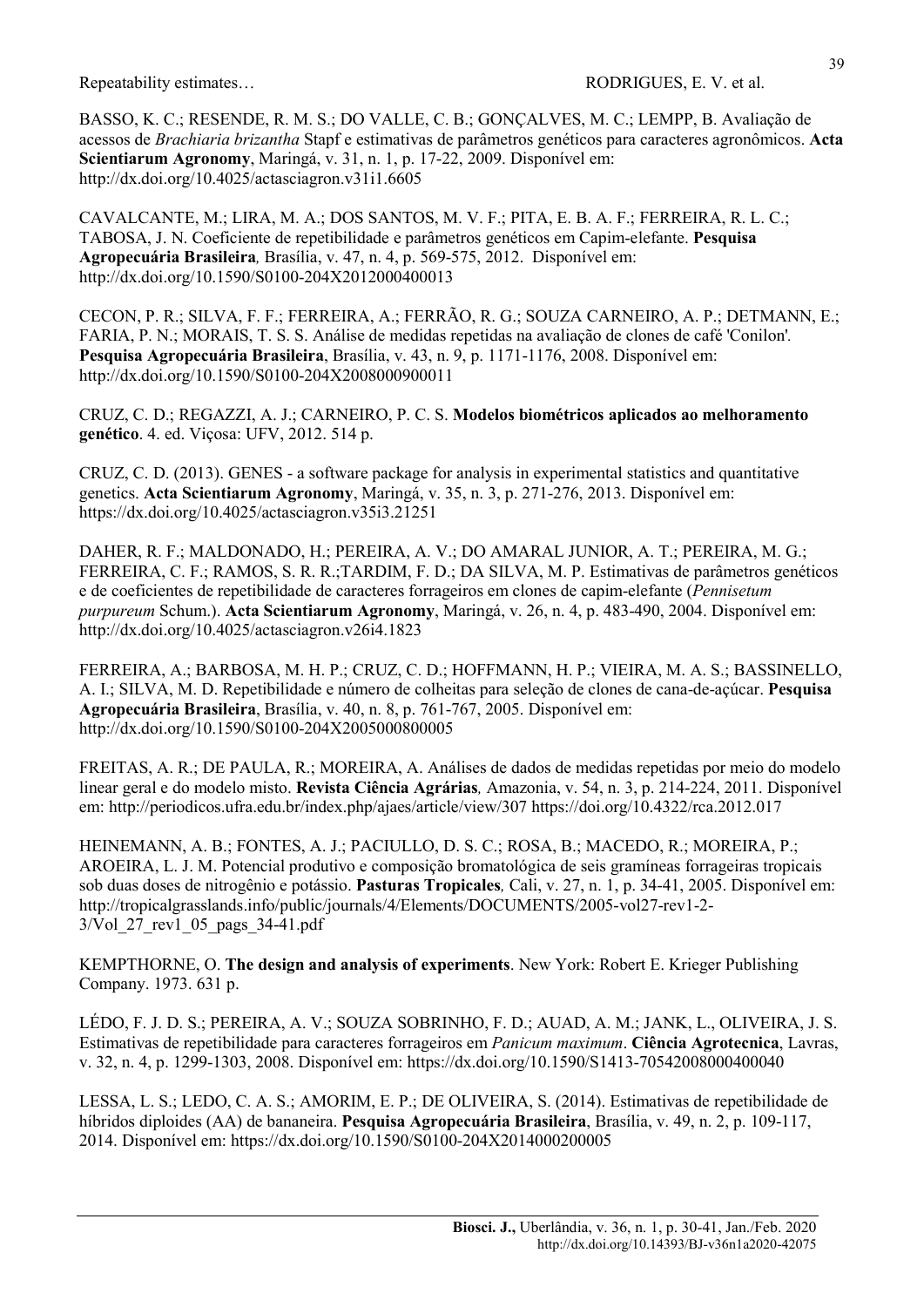LIMA, E. S.; SILVA, J. F. C.; VASQUEZ, H. M. Produção de material seca e proteína bruta e relação folha/colmo de genótipos de capim-elefante aos 56 dias de rebrota. Revista Brasileira de Zootecnia, Viçosa, v. 36, n. 5, p. 1518-1523, 2007. Disponível em: https://dx.doi.org/10.1590/S1516-35982007000700009

LIMA, R. S. N.; DAHER, R. F.; GONÇALVES, L. S. A.; ROSSIi, D. A.; AMARAL JÚNIOR, A. T.; PEREIRA, M. G.; LÉDO, F. J. S. RAPD and ISSR markers in the evaluation of genetic divergence among accessions of elephant grass. Genetics and Molecular Research, Ribeirão Preto, v. 10, n. 3, p. 1304-1313, 2011. Disponível em: 10.4238/vol10-3gmr1107 https://doi.org/10.4238/vol10-3gmr1107

LIRA, M. A.; SANTOS M.; DUBEUX JÚNIOR J. C.; MELLO A.; Capim elefante: fundamentos e perspectivas. Recife: IPA/UFRPE, 2010. 229p.

LUSH, J. L. Melhoramento dos animais domésticos. Tradução de CARNEIRO, G. G.; MEMORIA, J. M. P.; DRUNMOND, G. Rio de Janeiro: CEDEGRA. 1964. 570 p.

MANSOUR, H.; NORDHEIM, E. V.; RUTLEDGE, J.J. Estimators of repeatability. Theoretical and Applied Genetics, Berlin, v. 60, n. 3, p. 151‑156, 1981. Disponível em: https://doi.org/10.1007/BF00264520

MARTUSCELLO, J. A., JANK, L.; FONSECA, D. M. D.; CRUZ, C. D.; CUNHA, D. D. N. F. V. Agronomic characters repeatability in *Panicum maximum* Jacq. Revista Brasileira de Zootecnia, Vicosa, v. 36, n. 6, p. 1975-1981, 2007. Disponível em: https://dx.doi.org/10.1590/S1516-35982007000900005

MARTUSCELLO, J. A.; BRAZ, T. G. D. S.; JANK, L.; CUNHA, D. D. N. F. V.; SOUZA, M. W. M.; BRITO, G. F. D.; OLIVEIRA, L. P. D. Repeatability of agronomic characters in Brachiaria brizantha cultivars. Revista Brasileira de Zootecnia, Viçosa, v. 42, n. 1, p. 30-35, 2013. Disponível em: https://dx.doi.org/10.1590/S1516- 35982013000100005

MARTUSCELLO, J. A.; BRAZ, T. G. D. S.; JANK, L.; CUNHA, D. D. N. F. V.; LIMA, B. P. D. S.; OLIVEIRA, L. P. D. Repeatability and phenotypic stabilization of Panicum maximum accessions. Acta Scientiarum Animal Sciences, Maringá, v. 37, n. 1, p. 15-21, 2015. Disponível em: https://dx.doi.org/10.4025/actascianimsci.v37i1.23206

MENDONÇA, J. C.; SOUZA, E. F.; BERNARDO, S.; SUGAWARA, M. T.; PEÇANHA, A. L.; GOTTARDO, R. D. Determinação do coeficiente cultural (Kc) do feijoeiro (Phaseolus vulgaris L.) em Campos dos Goytacazes, RJ. Revista Brasileira de Engenharia Agrícola e Ambiental, Campina Grande, v. 5, n. 11, p. 471-475, 2007. Disponível em: https://dx.doi.org/10.1590/S1415-43662007000500004

NASCIMENTO FILHO, F. J.; ATROCH, A. L.; CRUZ, C. D.; CARNEIRO, P. C. S. Repetibilidade da produção de sementes em clones de guaraná. Pesquisa Agropecuária Brasileira, Brasília, v. 44, n. 6, p. 605- 612, 2009. Disponível em: https://dx.doi.org/10.1590/S0100-204X2009000600009

OLIVEIRA, T. N.; SANTOS, M. V. F.; LIRA, M. A.; MELLO, A. C. L.; LIRA JÚNIOR, M. A.; SILVA, N. G. M. Estimativa de repetibilidade para mancha ocular em clones de Pennisetum. Arquivos de Zootecnia, Córdoba, v. 60, n. 231, p. 797-808, 2011. Disponível em: https://dx.doi.org/10.4321/S0004- 05922011000300067

PACIULLO, D. S. C.; CAMPOS, N. R.; GOMIDE, C. A. M.; CASTRO, C. R. T.; TAVELA, R. C.; ROSSIELLO, C. A. M. Crescimento de capim-braquiária influenciado pelo grau de sombreamento e pela estação do ano. Pesquisa Agropecuária Brasileira, Brasília, v. 43, n. 7, p. 917-923, 2008. Disponível em: https://dx.doi.org/10.1590/S0100-204X2008000700017

PEGORARO, R. F.; MISTURA, C.; WENDLING, B.; FONSECA, D. M.; FAGUNDES, J. L. Manejo da água e do nitrogênio em cultivo de capim elefante. Ciência Agrotécnica, Lavras, v. 33, n. 2, p. 461-467, 2009. Disponível em: https://dx.doi.org/10.1590/S1413-70542009000200015